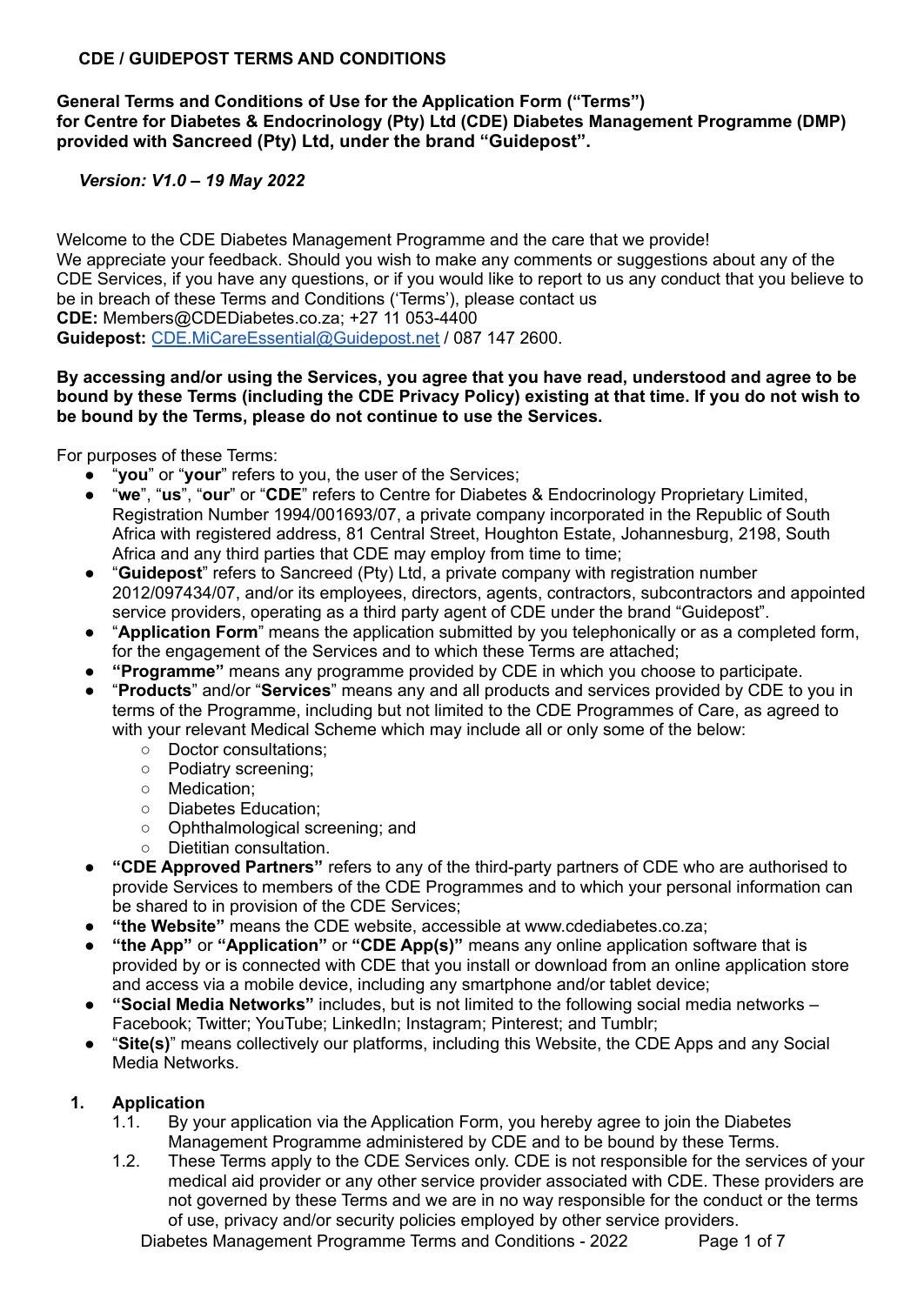1.3. The Terms of the CDE Privacy Policy ("**the Privacy Policy**") are incorporated into these Terms in full, and any reference to the Terms specifically includes a reference to the Privacy Policy incorporated herein.

# **2. Obligations**

- 2.1. For the duration that you are a member of the CDE Programme, you shall be entitled to all the benefits of the CDE Programme at no cost to you, provided you are a current member of a participating medical aid. A list of participating medical aids can be provided upon request.
- 2.2. Should you receive any benefits and/or services whilst not a current member of a participating medical aid and/or medical aid option, you shall be personally liable for the payment of any Services received.
- 2.3. You may only receive the benefits of the CDE Programme from a CDE Approved Partner.
- 2.4. Should you as a patient miss an appointment, you will be charged for the appointment and your medical aid provider will not cover it. Payment will be due immediately.
- 2.5. If you receive an extended supply of medication (in excess of 1 months' supply, and during this time you resign from your Medical Scheme or downgrade your medical aid option, you will become liable for the cost of the medication dispensed to you.
- 2.6. You undertake to notify CDE of any changes to your medical aid scheme or details within seven (7) calendar days of such change.
- 2.7. You authorise CDE to have access to your medical and hospital records for the purposes of utilisation, review and quality assurance in the provision of the Services.

## **3. Conditions of Access**

- 3.1. Your access to, and use of the Services, is subject always to the terms and conditions set out in this document.
- 3.2. Should you use the CDE Website [\(www.cdediabetes.co.za/](http://www.cdediabetes.co.za/)) or CDE App to access your services, please review the General Terms and Conditions applicable to your use of these services at: [www.cdediabetes.co.za/cde-terms.html](http://www.cdediabetes.co.za/cde-terms.html) and [www.cdediabetes.co.za/privacy-policy.html](http://www.cdediabetes.co.za/privacy-policy.html)

## **4. Your Acceptance and Consent**

By using the Services, you expressly agree to the terms and conditions as defined in this document. If you do not agree to all the terms and conditions, please do not continue to use the Services. Under the PAIA Act, everyone is entitled to a copy of any information that pertains to them, regardless of the context. Main Members must provide separate contact information for all dependents over the age of 18, for the CDE to communicate with them independently. The main member is no longer permitted to communicate certain information pertaining to a dependent.

## **5. Changes to these Terms**

- 5.1. These Terms are subject to change from time to time. CDE will notify you of any changes to these Terms. The CDE Website will always display the latest version of these Terms [\(www.cdediabetes.co.za/cde-terms.html](http://www.cdediabetes.co.za/privacy-policy.html) and [www.cdediabetes.co.za/privacy-policy.html\)](http://www.cdediabetes.co.za/privacy-policy.html).
- 5.2. The current version of the Terms will apply each time that you access and use the Services.

## **6. Your Account**

- 6.1. If you use the CDE Website to access any of our Services, you must keep your access details (including, your user name and password) confidential and not allow other people to use it. You also accept full responsibility for all activities that occur under your access details or password and accept responsibility for sharing your user name and password. You are only permitted to use one account. If you use more than one account, we could remove all access.
- 6.2. Once you've logged onto the Site once, certain information, functionality and other features of the Site will be accessible the next time you access the Site without having to re-enter your password. If you prefer to enter your password every time you access the Site, you can change the setting in the menu option.
- 6.3. CDE may refuse to provide products and/or services to you if we are unable to verify any information that you provide to us by any means, including in person or via any of the Sites.
- 6.4. You agree that the following actions shall be material breaches of these terms and conditions:
	- 6.4.1. signing in as, or pretending to be, another person;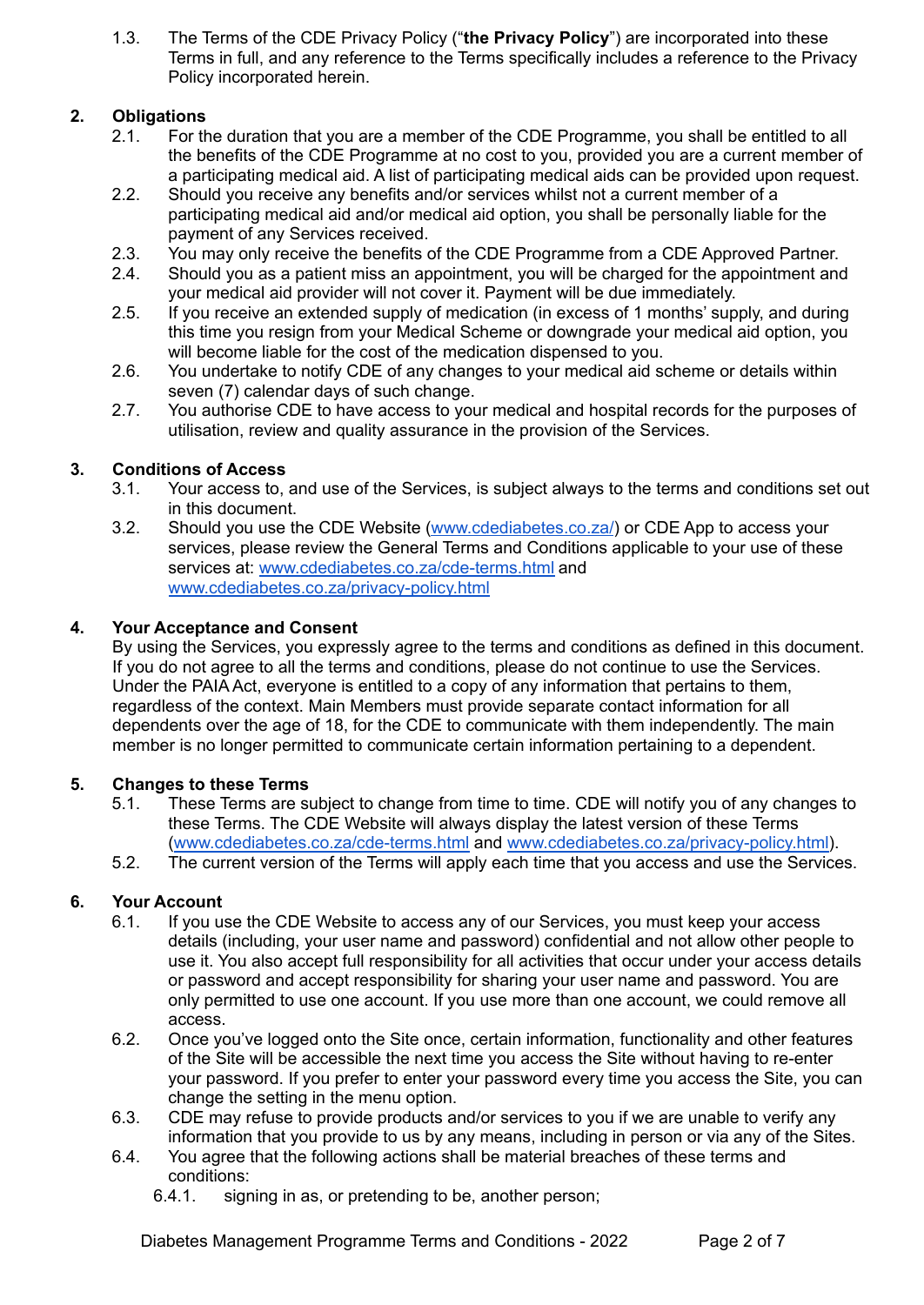- 6.4.2. distributing material that violates, or could violate, the intellectual property rights of others or the privacy of others;
- 6.4.3. using interactive services in a way that is intended to harm, or could result in harm to you or to other users of the Site; or
- 6.4.4. gathering information about others without obtaining their prior written consent.
- 6.5. You also agree that any use of your access details shall be regarded as if you were the person using such information.
- 6.6. CDE may determine certain requirements that you will need to meet when choosing a username or password. These requirements may be changed from time to time and you may be required to update your credentials.

#### **7. Your behaviour when using the Services and Sites**

- 7.1. You are solely responsible for your use of the Sites and Services and use them at your own risk.
- 7.2. Save as provided for in the Privacy Policy, we take no responsibility, do not endorse, and assume no liability for any User Content posted, stored or uploaded by you or any third party on or to any of the Sites, or for any loss or damage thereto. Should you have a claim arising from the actions or statements of another user of the Sites, you agree to pursue such claim against that user and not against us.
- 7.3. CDE reserves the right to terminate the provision of Services to you at any time or remove you from a Programme should it deem it necessary to do so.
- 7.4. You guarantee that all information provided by you at any time to CDE, on or via any of the Application Forms or Sites, will be true, accurate, current and correct and you undertake to update the information as and when required.
- 7.5. You guarantee that you have fully disclosed all facts, and agree that these Terms or any transactions related to these Terms will be void if you do not meet this requirement.
- 7.6. The use of the Sites is governed by the General Terms and Conditions found at [www.cdediabetes.co.za/cde-terms.html](http://www.cdediabetes.co.za/cde-terms.html) and you agree to be bound by those Terms, in conjunction with these Terms and the Privacy Policy in your use of the Services.
- 7.7. You must not perform any act, which may jeopardise or interfere with the functionality or the operation of any part of the Sites or the products and services provided by CDE.
- 7.8. You agree not to use the Services in any way that may, in our sole judgment and absolute discretion:
	- 7.8.1. violates any one or more provisions of the Terms,
	- 7.8.2. restricts or inhibits anyone from using or enjoying the Services, and/or
	- 7.8.3. exposes us, our affiliates or users to any harm or liability of any kind.

## **8. Collection of Personal Information**

- 8.1. We collect personal information from you in accordance with our Privacy Policy, which can be viewed, on the CDE Website.
- 8.2. All calls made between you and CDE may be recorded. Recordings may be used for training purposes, to improve the quality of the Services or as evidence in legal proceedings.
- 8.3. To better understand your clinical situation and needs, we may exchange information about you with other companies or people, such as doctors, pathology laboratories, pharmacies, medical aids and data aggregators. The data we exchange will include personally identifiable information and might include, but is not limited to, medication claims, lab results and diagnoses. We will use this information to tailor our services to better serve you.
- 8.4. Your data may be securely stored in a location outside of South Africa, where data protections are at par or better than that prescribed by South African law.
- 8.5. We take reasonably practicable steps ensuring that your personal information is complete, accurate, not misleading and updated where necessary.
- 8.6. By disclosing or submitting your personal information to us, you consent to us collecting, processing and storing your personal information for the purposes set out in the Privacy Policy.
- 8.7. You agree that CDE and Guidepost may use your anonymised information and derived analytics for promotion of its services, research and program improvement purposes in perpetuity.
- 8.8. On termination of the Services, you may choose to have your data removed from our systems by notifying CDE in writing. If you choose to have your data removed, your historical information will be stored for the legally prescribed period for medical records (de-identified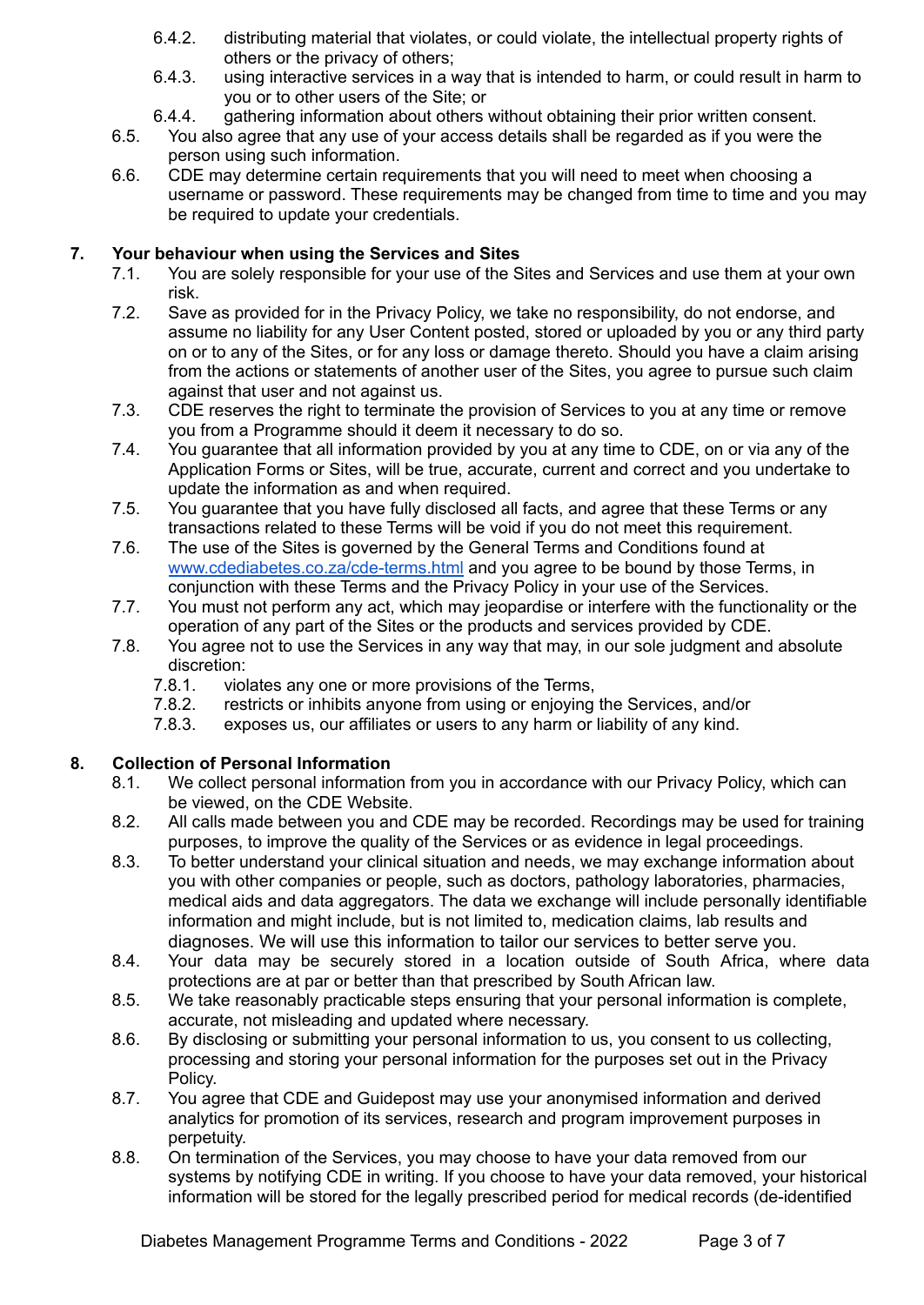to the extent possible) before being deleted.

### **9. Electronic communication and records**

- 9.1. You accept that we can communicate with you electronically by visiting the Sites, completing the Application Form or sending us e- mails and/or using the Services. All records that you send to us, including those provided in the Application Form, may be stored electronically and with third parties. These electronic records shall be proof of the records, unless you can prove otherwise.
- 9.2. Any electronic communication (for example, an e-mail or SMS) sent to you will be regarded to have been received by you upon being sent by CDE. This includes, but is not limited to mobile push notifications.
- 9.3. If you are a registered user of the Sites, you will receive communications from us via e-mail. If you do not want to receive e-mails from CDE, you may click 'unsubscribe' or you contact us: ([Members@CDEDiabetes.co.za;](mailto:Members@CDEDiabetes.co.za) +27 11 053-4400).
- 9.4. CDE takes all reasonable steps to protect your personal information and maintain confidentiality in accordance with the Privacy Policy. However, we cannot guarantee the security or integrity of any information you transmit to us online and you agree that you do this at your own risk.
- 9.5. You agree that all agreements, notices, disclosures and other communications that we provide to you electronically meet any legal requirement that the communications be in writing.

## **10. Consumer Rights**

- 10.1. No provision of these Terms shall be interpreted or construed as a waiver, restriction, limitation or deprivation of any rights that you may have in terms of applicable law.
- 10.2. In particular, we draw your attention to certain rights that you may have in terms of the Consumer Protection Act 2008, the Electronic Communications and Transactions Act 2002, the Protection of Personal Information Act 2013 and the National Health Act 61 of 2003. These Terms do not necessarily detail these rights.

#### **11. Third parties**

- 11.1. From time to time CDE may employ the services of third parties to assist with the certain Services and aspects of the Sites. We apply every effort to ensure that our sub-contractors comply with our Privacy Policy and widely accepted security standards and they will be accountable for any non-compliance.
- 11.2. Should you have any queries arising from transactions you conclude with such third parties, you will be required to contact them directly.

#### **12. Disclaimer**

- 12.1. The Services, Sites and all information, content, tools and materials features are provided by CDE on an "as is" and "as available" basis, unless we inform you otherwise in writing.
- 12.2. The Sites are for information purposes only. We make no guarantee about the accuracy or reliability of the content, materials, features, and services on our Sites.
- 12.3. We do not warrant that our Sites or any content, materials, features, or service on them will be error-free, uninterrupted, provide you with specific results, or be free of viruses or other harmful components. CDE will not be liable for any damages of any kind arising from your use of the Services or Sites or from any information, content, tools or materials included on or otherwise made available to you through the Services or Sites, including for direct, indirect, special, punitive and/or consequential losses or damages or penalties, including loss of profit or the like whether or not in contemplation of the parties, whether based on breach of contract, delict, product liability or otherwise.
- 12.4. To the maximum extent permitted by law, we disclaim all express, implied, and statutory warranties, including, but not limited to, those of merchantability, fitness for a particular purpose, competent effort, non-infringement, and satisfactory quality.
- 12.5. No provision of these Terms does or purports to limit or exempt us from any liability (including, without limitation, for any loss directly or indirectly attributable to our gross negligence or wilful default or that of any other person acting for or controlled by us) to the extent that the law does not allow such a limitation or exemption or requires you to assume risk or liability, to the extent that the law does not allow such an assumption of risk or liability.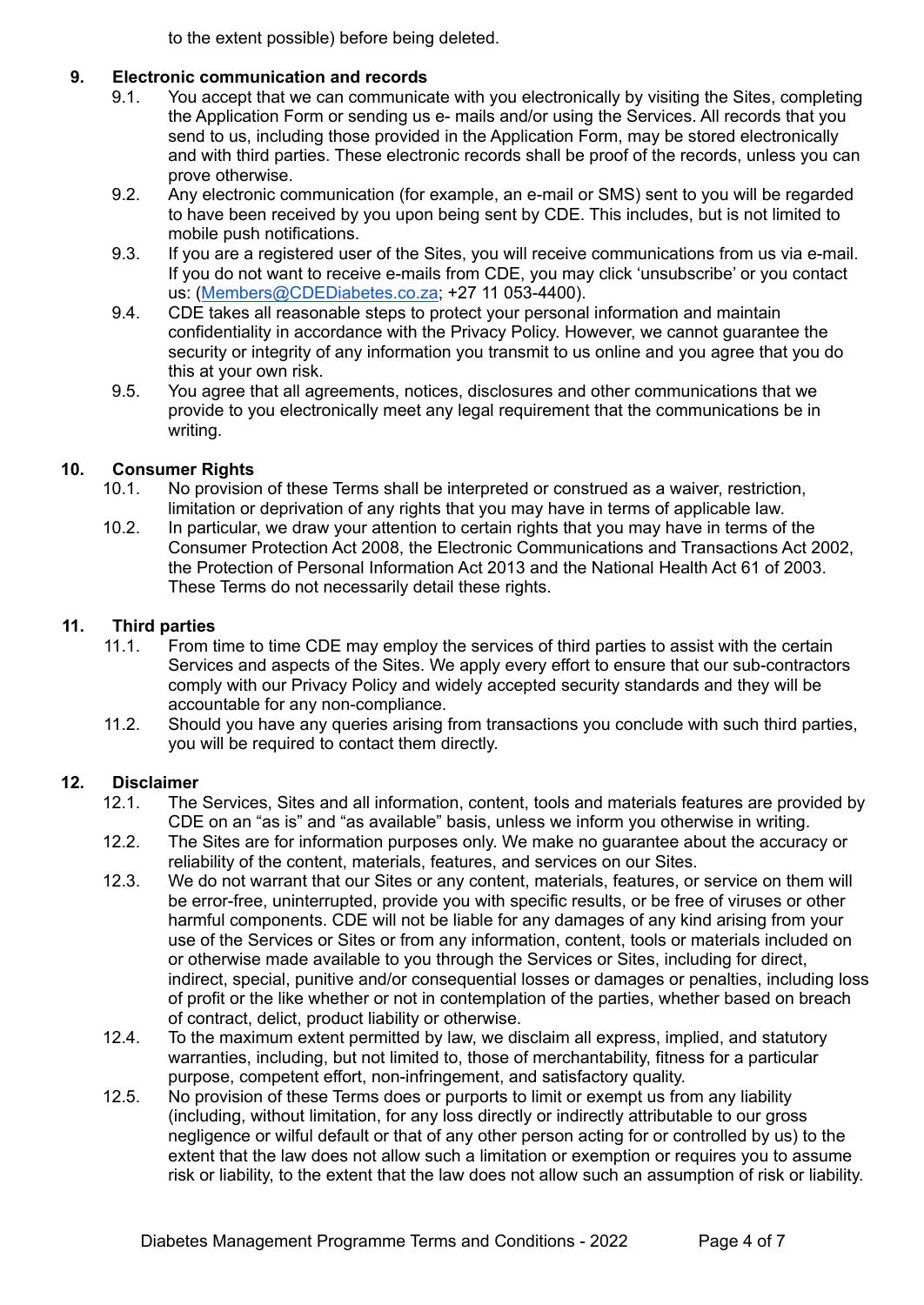- 12.6. You agree that you are solely responsible for any use or misuse of the Site Content and Services provided on or through our Sites and for compliance with all laws applicable to such use.
- 12.7. You may have additional rights under applicable law that preclude or limit the exclusion and disclaimers above.
- 12.8. We are fully committed to providing you with the best possible Services. We are not, however, responsible for:
	- 12.8.1. any interrupted, delayed or failed transmission, storage or delivery of information due to a power failure, equipment or software malfunction, natural disasters, fire, labour unrest, or any other cause beyond the reasonable control of CDE; or
	- 12.8.2. any inaccurate, incomplete or inadequate information in the provision of the Services supplied by you, whether via the Application Form or the Sites.
- 12.9. Neither party will be responsible for any direct or indirect loss or damages that may arise from:
	- 12.9.1. any of the events described in this clause;
	- 12.9.2. your actions or omissions that result in a breach of these Terms;
	- 12.9.3. a denial of access to the Services or Sites should we believe or have reason to believe that you are conducting activities that are illegal, abusive, would attack the integrity of the Services or Sites or put CDE in disrepute; or
	- 12.9.4. your reliance on any of the information, content, tools or materials that you obtain from the Services or Sites.

## **13. Medical Disclaimer**

- 13.1. CDE has created and compiled the content of its Services and Sites for your information and use. This information is not intended to replace or modify the medical advice of your doctor or health care provider. Please consult your health care provider for advice about a specific medical condition. Please remember that the information and content, in the absence of a visit with a health care professional, must be considered as an informational/educational service only and is not designed to replace a physician's independent judgment about the appropriateness of risks of a procedure or condition for a given patient.
- 13.2. You should not stop any treatment you may be receiving based on information reflected on this site without first consulting your healthcare provider. You should also seek professional advice immediately should any symptoms you may be experiencing persist.
- 13.3. We do not warrant or represent that you will attain any particular result, whether medical, financial or otherwise from your use or non-use of the Sites or Services. You acknowledge that you are responsible for your own acts, decisions, choices, and use of the information provided on or through the Services or Sites, and accordingly, you agree that we shall not be liable for any of your results or lack thereof.

#### **14. Indemnity**

- 14.1. While CDE makes every effort to ensure that the content and information on the Site and through the Services are complete, accurate and up to date, we make no guarantee about the suitability of the products and services on the Sites or whether they are complete accurate or appropriate.
- 14.2. You agree to defend, fully indemnify and hold harmless CDE, its directors, employees, holding companies, affiliates, successors, assigns, agents, service providers and suppliers from and against all claims, losses, liability, costs and expenses (including attorney's fees) arising from:
	- 14.2.1. any claim relating to your use of the Services and/or Sites;
	- 14.2.2. your violation of any of these Terms;
	- 14.2.3. your violation of any third party right, including but not limited to any copyright, trademark, trade secret or other property or privacy right; and
	- 14.2.4. any claim that the Sites' Content caused damage to a third party.
- 14.3. You agree that all information, including Products and Services or any terms or conditions relating to them on the Sites may change. CDE will notify you of the important changes within a reasonable time.
- 14.4. All Products and Services provided on the Sites are subject to confirmation, and any terms or conditions relating to them, at the time of finalising any transactions.
- 14.5. You accept that some of the information, content, tools or materials on the Sites come from external sources (including independent practitioners in the health and wellness industry),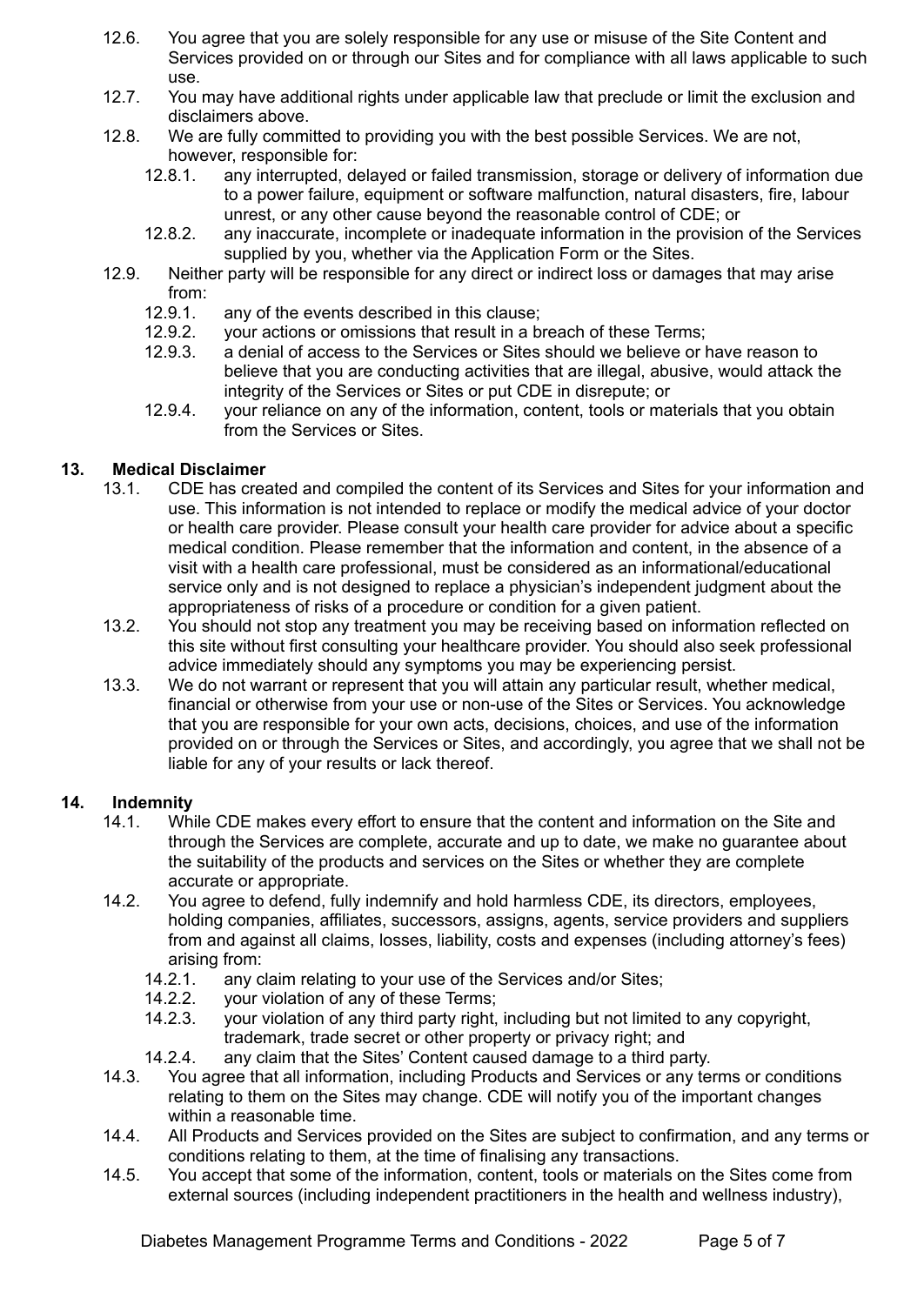and you agree that CDE is not responsible, and will not be held liable, for any information or content, received from these external sources.

14.6. This defence and indemnities set out in this clause 14 will survive termination, modification and expiration of these Terms and your use of the services and Sites.

## **15. Phishing and spoofing**

- 15.1. If you receive an unsolicited e-mail that appears to be from CDE and that requests you to provide personal information (such as your credit card number, user name, or password), or that asks you to verify or confirm your CDE information by clicking on a link, it is most likely that the e-mail was sent by a "phisher" or "spoofer."
- 15.2. CDE will never ask for this type of information in an e-mail, and we strongly recommend that you do not respond to these e-mails and that you do not click on any link such link provided. Responding to "phishing" places you and your personal information at risk. CDE cannot be responsible for any consequences resulting from your response to any email sent by a "phisher" or a "spoofer".

## **16. Remedies and Termination**

- 16.1. If you are dissatisfied with any of the content or materials through the Services or on the Site, or any services or information available through them, your sole and exclusive remedy is to discontinue accessing and using the Services and/or Sites.
- 16.2. CDE reserves the right to terminate Services to you and remove you from the Programme at its sole discretion with immediate effect.
- 16.3. Without limiting any other rights and remedies available to us, we reserve the right, in our sole discretion and without prior notice, to end your access to our Services /or Sites and/or block your future access to our Services and/or Sites for any reason at any time.
- 16.4. Upon termination of use of any of the Services and/or Sites, the rights granted to you in terms of these Terms shall terminate.
- 16.5. You agree that any violation, or threatened violation, by you of these Terms will cause us irreparable and unquantifiable harm. You also agree that monetary damages would be inadequate for such harm and consent to our obtaining any injunctive or equitable relief that we deem necessary or appropriate.
- 16.6. Please report any violations of the Terms (including the Privacy Policy or any documents incorporated by reference) that you become aware of by contacting us [Members@CDEDiabetes.co.za](mailto:Members@CDEDiabetes.co.za); +27 11 053-4400. Any failure to act by us with respect to a breach by you or others does not waive our right to act with respect to subsequent or similar breaches by you or others.
- 16.7. These remedies are in addition to any other remedies we may have at law.

#### **17. Applicable law**

By accessing and using the Services and/or Sites, you agree that the laws of the Republic of South Africa will govern these Terms, and you consent to the jurisdiction of the South African courts in respect of any dispute, which may arise from these Terms.

#### **18. Force Majeure**

We will not be deemed to be in breach of these Terms or our Privacy Policy due to any event or circumstance beyond our reasonable control, including without limitation, war, invasion, failures of any public networks, electrical shortages, terrorist attacks, and earthquakes and other acts of God. We are not responsible for any loss, delay, or damage due to such events or circumstances

#### **19. General Provisions**

- 19.1. **Attempted conduct** The prohibition of any conduct in terms of these Terms extends to the prohibition of any attempt to engage in such conduct, or to authorise, encourage, facilitate or condone others in engaging in such conduct.
- 19.2. **Cession and Delegation** We may cede our rights and/or transfer or assign our obligations under these Terms to any person; provided that if we consider the transfer or assignment of our obligations under these Terms to be to your detriment, we shall not do so without your prior written consent. You shall not be entitled to cede your rights or transfer or assign you obligations under these Terms to any person without our prior written consent.
- 19.3. **Indulgence** No relaxation or indulgence granted to you by us, or failure to enforce any of our rights, shall amount to a waiver or abandonment of our rights under and in terms of the Terms, nor preclude us from exercising our rights in the future.

Diabetes Management Programme Terms and Conditions - 2022 Page 6 of 7